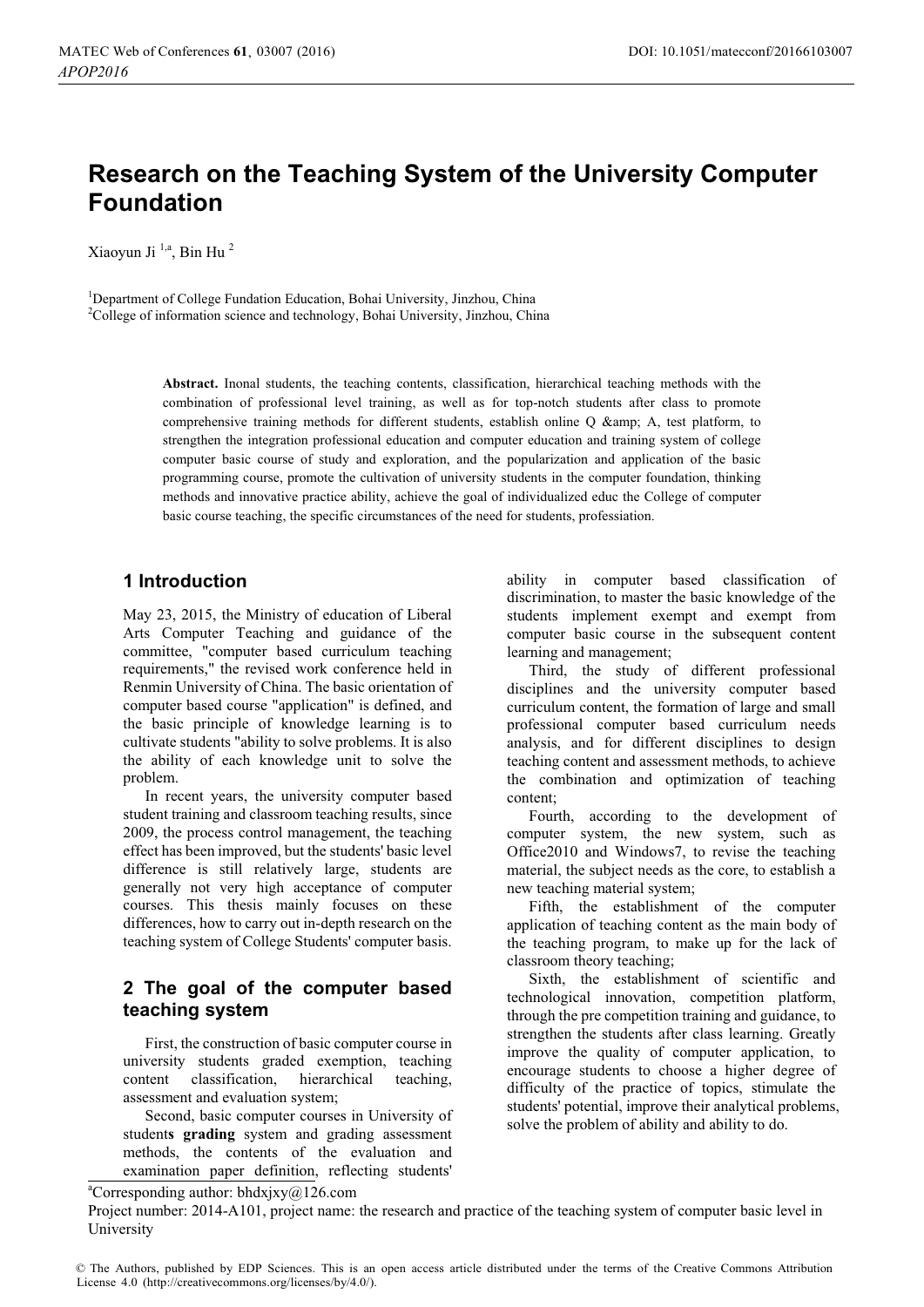# **3 The specific content of the research on the computer based hierarchical teaching system**

### **3.1 Research on the classification scheme of teaching object and its discrimination**

For first-year undergraduate computer basic teaching object classification, the grading assessment methods, appraisal content and the appraisal of discrimination, through investigations, classification of good, common and poor foundation of students, distribution, research exemption system and exempt from students of computer basic teaching contents, methods, evaluation system; study different subjects of students grading assessment methods, and gradually form a perfect classification exemption system.

#### **3.2 Research on the content level of computer basic teaching in University**

According to the basic theory of software, the computer and the computer should be used to improve students' level of learning interest. According to the basic theory of computer science, such as the teaching content of computer, the research of the teaching method, the teaching method, the teaching method of computer science, the teaching method of the computer, the teaching method of the teaching, the teaching method of the computer, the teaching method, the teaching method of the computer, the teaching method of the teaching, the students' understanding of the teaching method. Knowledge of classroom teaching, autonomous learning, and after class reading.

#### **3.3 Research on the teaching method of the integration of computer related technology and computer basic course in subject**

The college or university of professional units, the scope of application of computer technology in the research of professional requirements, typical technology, for the students' basic knowledge of computer requirements, construction of new courses teaching case library, adjust and modify the courseware; for the professional course design work, Office show the computer technology in the application of professional in the competitions and other activities, improve the students' interest; division of teachers for professional, full-time teachers to set majors different, through continuous 2-3 years of teaching practice, deepen students' demand for professional categories and the

subsequent development of tracking, and gradually improve the integration of students professional and related computer technology, training the classification system of computer basic course level form.

### **3.4 The competition of talent cultivation and innovation of science and technology "after class" plan**

Long-term mechanism to establish the school program design contest or off campus program design competition, to create a once a year, the students are extremely attractive and brand school program design competition; establish mechanisms for training and competition in personnel, school science and technology innovation of training plan and training programs; organization of top-notch students to participate in some influential national and international competition and enhance students' innovation ability and practice ability, and strive to can get the first prize in the national competition within a few years.

# **4 Methods and measures for the study of the hierarchical teaching system**

The basic computer proficiency test method, test for undergraduate computer basic level, the implementation of a, B, C classification and setting the exemption system, for a class of students can exemption experiment course or courses, some advanced experimental courses and theory courses elective curriculum.

Establish large specialty group, with arts, science, engineering category of coarse packet, different disciplines for basic computer courses teaching requirements, forming division of teaching knowledge points; according to the common features of the school curriculum, construction of basic courses module, namely software foundation, basic hardware, office based analysis, in different disciplines, organization optimization operating system, multimedia, computer network and advanced application experiments of different modules and the degree of difficulty, forming different disciplines teaching plan. See Table 1.

Table 1. Computer basic course requirements for each subject

| vuvil ouojeet              |  |
|----------------------------|--|
| <b>Course requirements</b> |  |
| Common office              |  |
| softwar                    |  |
| Office software,           |  |
| drawing, the use of        |  |
| specialized software       |  |
| Office software, the       |  |
| use of a variety of        |  |
| tools                      |  |
|                            |  |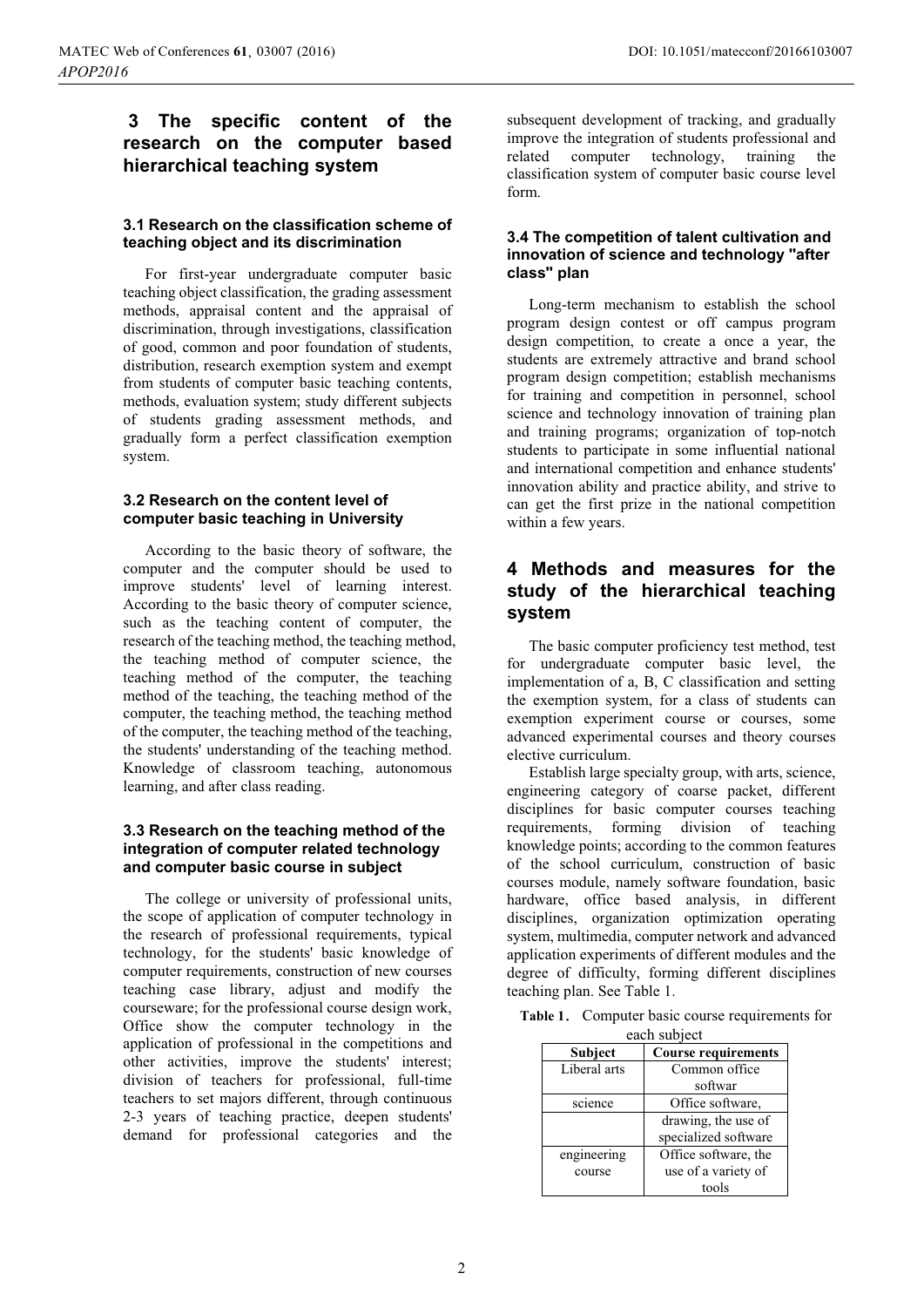According to different professional organization of teachers establish the appropriate team continued the same professional teaching; teachers' organizational and professional teachers to communicate and study of computer basic courses and between different professional knowledge structure; organization teachers are professional relevant case base design, and carries on the analysis to the case, and gradually improve the courseware, forming large specialty knowledge structure graph.

Revision of teaching materials, according to the Windows7 and Office2010, design the content of experimental practice courses, according to the current<br>network technology, mobile communications, network technology, mobile communications, multimedia and other technology to supplement textbooks.

Relying on the campus network platform, the establishment of students before class computer foundation for investigating the mechanism, design questionnaire, let each teacher master the class the students basic level, appropriate adjustments to the teaching schedule; the establishment of student feedback system, through the automatic evaluation platform of background data analysis students to grasp the weak link; open self-test questions, online answering system and knowledge evaluation system, the students through self assessment knowledge master and teacher's teaching situation, taking the opportunity of feedback to improve the teachers explain focus.

Reform of examination system, based on the study of computer operation and computer theory, combined with the formation of small papers, job development, advanced computer applications, such as a comprehensive assessment system.

Organize relevant teachers to participate in the National University computer foundation curriculum, training, and establish a school visit and inspection mechanism, and other college computer based courses teaching team to communicate, learn advanced teaching methods, exchange courseware material; through the system to discuss the typical teaching methods, for the current courseware.

Optimize the subject and content of the lecture plan, to create a continuous series of lectures for students interested in computer application, to add the students' understanding of the latest technology, improve learning interest.

The establishment of computer technology in the professional application of the small papers, continue to promote the Office job fair, try to use computer advanced application of the practice, improve students learning motivation.

Create a year of a brand, the school computer programming contest, to arouse students' interest in learning; organization of top-notch students to participate in some influential national and international competition and enhance students' innovation ability and practice ability; create competition platform, improve students' after-school training contents and related materials, according to the different organization of the competitions of the regular classroom training, promote the innovation ability of the students in the application of computer technology.

### **5 The teaching method of the hierarchical teaching system**

In accordance with the requirements of the reform of the teaching model, the implementation of "rotation classroom mode to teaching target as guidance, combining the traditional teaching method and modern teaching means, use inspire, inquiry, discussion, case and competition so as to teaching methods, guide students to move the brain, hands, realize the teacher-student interaction, students interaction, stimulate students learning interest and enthusiasm in learning, improve the quality of teaching.

### **5.1 Class Preview**

Teacher at least three days ahead of schedule to the students preview content. To establish the QQ group, used to assist the exchange of information between teachers and students, including the preparation of the task of publishing. At the same time, the establishment about study group (5-6), by small group leader is responsible for the preview, seminars, open research, homework collection work group member class, helping the teacher to complete the teaching of the classroom after class.

#### **5.2 Discuss the test before class**

Use before class 10-20 minutes time to test preview task completion, guide the students to master the basic knowledge of learning this lesson, and according to the test to determine the grades of students reading. Inspection methods can be flexibly used according to different contents.

#### **5.3 Class teacher essence**

Teachers according to the students to preview task completion, to explain the knowledge induction and focuses on the problem of presentation by 50 to 60 minutes at a time, in the middle can be interspersed combination of lecture and practice, or let the speaker student, the formation of the interaction between teachers and students.

#### **5.4 Practical training after class**

Use 10-20 minutes after class to focus on the course of the training of key knowledge, through the answer questions, solve the problem of the way to consolidate